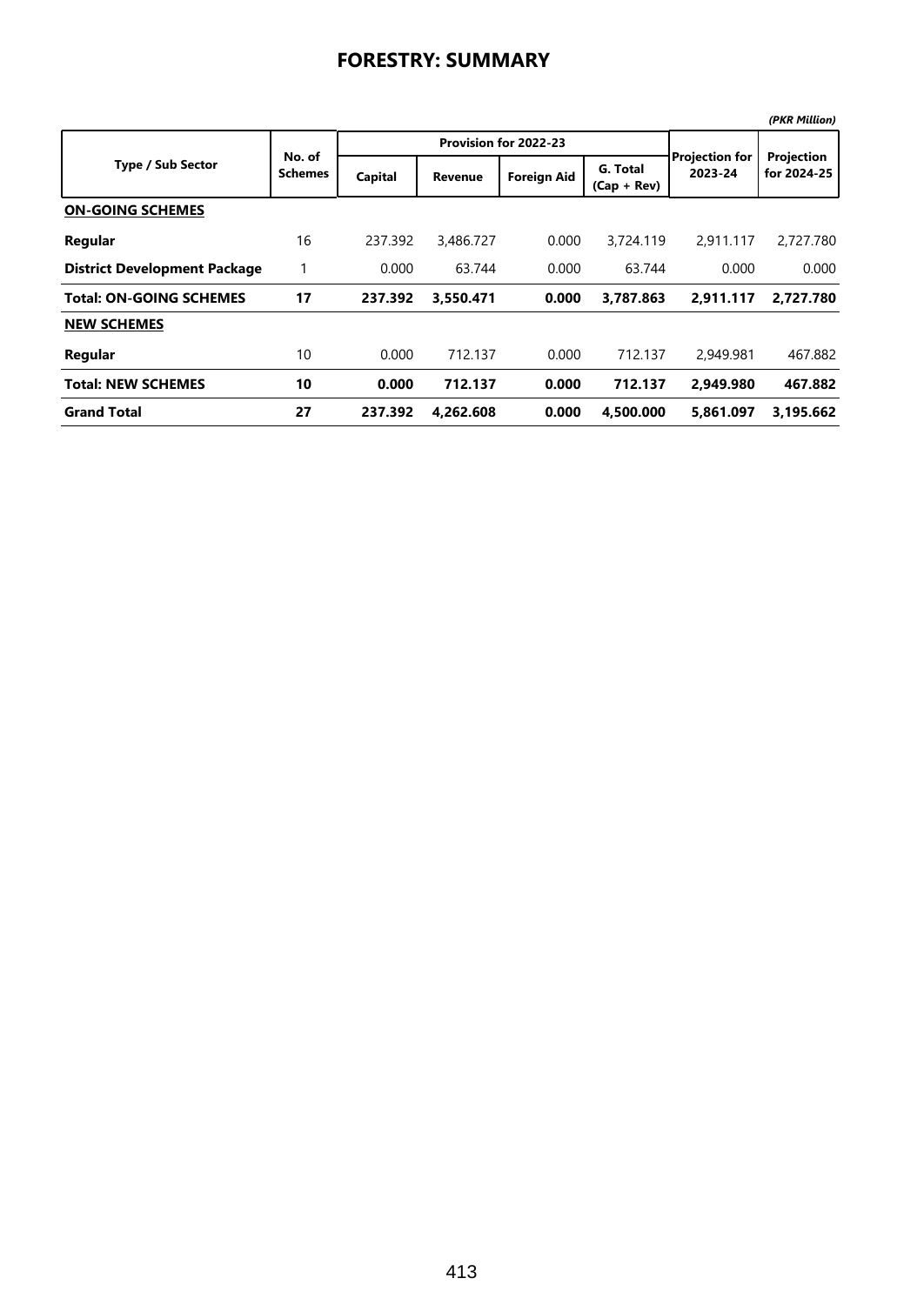## **Forestry**

|              |                                                                                                                                                                                                                                             |            |                         |                       |           |                               |                         |                     | (PKR Million)     |
|--------------|---------------------------------------------------------------------------------------------------------------------------------------------------------------------------------------------------------------------------------------------|------------|-------------------------|-----------------------|-----------|-------------------------------|-------------------------|---------------------|-------------------|
| <b>GS</b>    | <b>Scheme Information</b>                                                                                                                                                                                                                   | Est. Cost  | Accum.                  | Provision for 2022-23 |           |                               | <b>MTDF Projections</b> | Throw fwd<br>Beyond |                   |
| No           | Scheme ID / Approval Date / Location                                                                                                                                                                                                        |            | Exp.<br><b>June, 22</b> | Cap.                  | Rev.      | <b>G.Total</b><br>(Cap.+Rev.) | 2023-24                 | 2024-25             | <b>June, 2025</b> |
| $\mathbf{1}$ | $\mathbf{2}$                                                                                                                                                                                                                                | 3          | 4                       | 5                     | 6         | 7                             | 8                       | 9                   | 10                |
| Regular      | <b>ON-GOING SCHEMES</b>                                                                                                                                                                                                                     |            |                         |                       |           |                               |                         |                     |                   |
| 4420         | Tree planting along ROW Ghazi Barotha<br><b>Hydro Project</b><br>01262100905 / 28-07-2021 / Attock                                                                                                                                          | 170.000    | 96.099                  | 0.000                 | 39.173    | 39.173                        | 34.728                  | 0.000               | 0.000             |
| 4421         | <b>Establishment of Kundian Forest Park</b><br>01322100922 / 03-08-2021 / Mianwali                                                                                                                                                          | 176.000    | 48.208                  | 0.000                 | 127.792   | 127.792                       | 0.000                   | 0.000               | 0.000             |
| 4422         | Development of Pabbi National Park<br>01131900974 / 03-10-2019 / Gujrat                                                                                                                                                                     | 191.390    | 79.069                  | 0.000                 | 112.321   | 112.321                       | 0.000                   | 0.000               | 0.000             |
| 4423         | <b>Construction of Forest Complex at Ravi</b><br>Road, Lahore<br>01182100915 / 08-09-2021 / Lahore                                                                                                                                          | 410.554    | 140.000                 | 237.392               | 33.162    | 270.554                       | 0.000                   | 0.000               | 0.000             |
| 4424         | <b>Establishment of Strategic Planning Unit</b><br>of Forestry, Wildlife & Fisheries<br>Department<br>01192102716 / 08-09-2021 / Lahore                                                                                                     | 142.903    | 12.375                  | 0.000                 | 69.980    | 69.980                        | 31.248                  | 29.300              | 0.000             |
| 4425         | <b>Establishment of Dargai Gill Forest Park</b><br>01211900977 / 03-10-2019 /<br>Sheikhupura                                                                                                                                                | 459.690    | 171.457                 | 0.000                 | 288.233   | 288.233                       | 0.000                   | 0.000               | 0.000             |
| 4426         | Strengthening of Protection Regime in<br>Changa Manga Irrigated Plantation<br>01182102014 / 13-01-2022 / Kasur                                                                                                                              | 396.598    | 219.745                 | 0.000                 | 176.853   | 176.853                       | 0.000                   | 0.000               | 0.000             |
| 4427         | Substitution of Solar Pumps in Depalpur<br><b>Plantation</b><br>01342100921 / 16-07-2021 / Okara                                                                                                                                            | 124.582    | 24.301                  | 0.000                 | 100.281   | 100.281                       | 0.000                   | 0.000               | 0.000             |
| 4428         | Afforestation along Vehari Burewala<br>D.M. Road to Railway Crossing V-<br>Chowk Vehari (KM.364-367/L) and D.M.<br>Road D.M. from P.I Link Canal to<br>Burewala City (KM.345-347/L) District<br>Vehari<br>01252102740 / 28-07-2021 / Vehari | 98.589     | 51.000                  | 0.000                 | 47.589    | 47.589                        | 0.000                   | 0.000               | 0.000             |
| 4429         | Eco Conservation / Preservation of Lal<br>Sohanra National Park Bahawalpur<br>01022107846 / 16-07-2021 /<br><b>Bahawalpur</b>                                                                                                               | 120.000    | 50.000                  | 0.000                 | 70.000    | 70.000                        | 0.000                   | 0.000               | 0.000             |
| 4430         | <b>Ten Billion Tree Tsunami Programme</b><br>(Phase-I) Up-Scaling of Green Pakistan<br>Programme (Revised)<br>01371603580 / 04-07-2019 / Punjab                                                                                             | 13,187.629 | 5,790.149               | 0.000                 | 2,000.000 | 2,000.000                     | 2,699.000               | 2,698.480           | 0.000             |
| 4431         | Monitoring of Implementation of Urban<br>and Peri-Urban Forest Policy<br>01191902470 / 11-10-2019 / Punjab                                                                                                                                  | 52.000     | 25.328                  | 0.000                 | 26.672    | 26.672                        | 0.000                   | 0.000               | 0.000             |
| 4432         | <b>Strengthening of PM&amp;E Wing</b><br>01372100908 / 03-08-2021 / Punjab                                                                                                                                                                  | 267.000    | 50.000                  | 0.000                 | 122.000   | 122.000                       | 95.000                  | 0.000               | 0.000             |
| 4433         | <b>Strengthening of Newly Established</b><br><b>Extension Service</b><br>01372100914 / 17-08-2021 / Punjab                                                                                                                                  | 250.000    | 50.300                  | 0.000                 | 199.700   | 199.700                       | 0.000                   | 0.000               | 0.000             |
| 4434         | <b>Enumeration of Trees along Linear</b><br><b>Plantations In Punjab</b><br>01372100916 / 03-08-2021 / Punjab                                                                                                                               | 30.000     | 26.362                  | 0.000                 | 3.638     | 3.638                         | 0.000                   | 0.000               | 0.000             |
| 4435         | Establishment of Directorate of non-<br>timber Forest Produce<br>01372100917 / 28-07-2021 / Punjab                                                                                                                                          | 136.478    | 16.005                  | 0.000                 | 69.333    | 69.333                        | 51.141                  | 0.000               | 0.000             |
|              | <b>Total: Regular</b>                                                                                                                                                                                                                       | 16,213.413 | 6,850.398               | 237.392               | 3,486.727 | 3,724.119                     | 2,911.117               | 2,727.780           | 0.000             |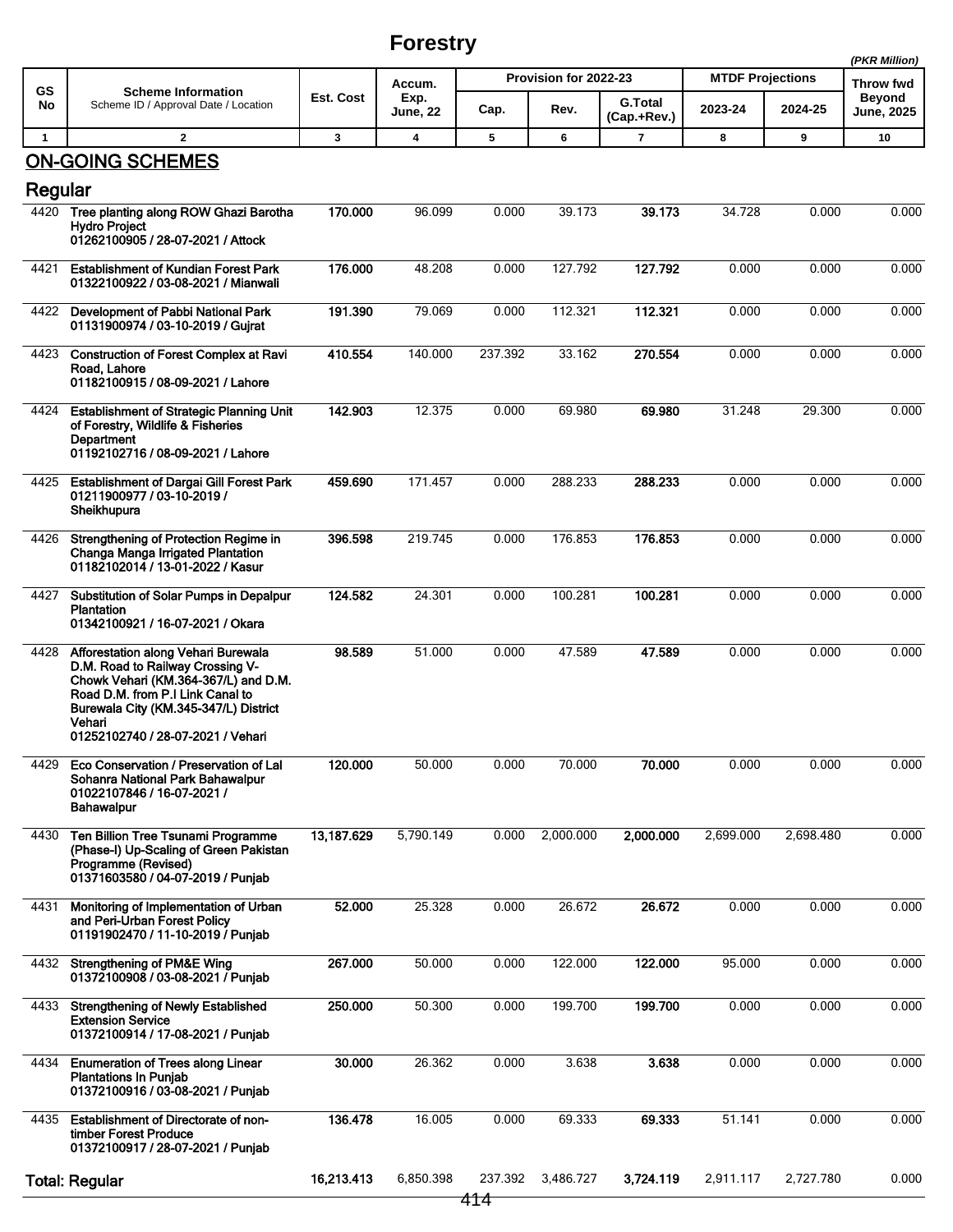## **Forestry**

|                 |                                                                                                                                                                                                                                                                                                                         |            |                            |                       |           |                               |                         |           | (PKR Million)                      |
|-----------------|-------------------------------------------------------------------------------------------------------------------------------------------------------------------------------------------------------------------------------------------------------------------------------------------------------------------------|------------|----------------------------|-----------------------|-----------|-------------------------------|-------------------------|-----------|------------------------------------|
| <b>GS</b><br>No | <b>Scheme Information</b><br>Scheme ID / Approval Date / Location                                                                                                                                                                                                                                                       |            | Accum.<br>Exp.<br>June, 22 | Provision for 2022-23 |           |                               | <b>MTDF Projections</b> | Throw fwd |                                    |
|                 |                                                                                                                                                                                                                                                                                                                         | Est. Cost  |                            | Cap.                  | Rev.      | <b>G.Total</b><br>(Cap.+Rev.) | 2023-24                 | 2024-25   | <b>Beyond</b><br><b>June, 2025</b> |
| $\mathbf{1}$    | $\mathbf{2}$                                                                                                                                                                                                                                                                                                            | 3          | 4                          | 5                     | 6         | $\overline{7}$                | 8                       | 9         | 10                                 |
|                 | <b>District Development Package</b>                                                                                                                                                                                                                                                                                     |            |                            |                       |           |                               |                         |           |                                    |
| 4436            | Upgradation / Rehabilitation of<br><b>Chichawatni Forest and Wildlife Park</b><br><b>District Sahiwal</b><br>01362101000 / 28-07-2021 / Sahiwal                                                                                                                                                                         | 80.000     | 16.256                     | 0.000                 | 63.744    | 63.744                        | 0.000                   | 0.000     | 0.000                              |
|                 | <b>Total: District Development Package</b>                                                                                                                                                                                                                                                                              | 80.000     | 16.256                     | 0.000                 | 63.744    | 63.744                        | 0.000                   | 0.000     | 0.000                              |
|                 | <b>Total: ON-GOING SCHEMES</b>                                                                                                                                                                                                                                                                                          | 16,293.413 | 6,866.654                  | 237.392               | 3,550.471 | 3,787.863                     | 2,911.117               | 2,727.780 | 0.000                              |
|                 | <b>NEW SCHEMES</b>                                                                                                                                                                                                                                                                                                      |            |                            |                       |           |                               |                         |           |                                    |
| Regular         |                                                                                                                                                                                                                                                                                                                         |            |                            |                       |           |                               |                         |           |                                    |
| 4437            | Provision of Ecotourism facilities &<br><b>Conservational Activities in various</b><br>National Parks of Potohar Region.<br>01282201228 / Un-Approved / Jhelum                                                                                                                                                          | 350.000    | 0.000                      | 0.000                 | 110.000   | 110.000                       | 147.023                 | 92.978    | 0.000                              |
| 4438            | <b>Strengthening of Punjab Forestry</b><br>Research Institute Faisalabad<br>01092201226 / Un-Approved /<br>Faisalabad                                                                                                                                                                                                   | 200.000    | 0.000                      | 0.000                 | 99.950    | 99.950                        | 100.049                 | 0.000     | 0.000                              |
| 4439            | <b>Establishment of Biodiversity Hotspot for</b><br><b>Conservation of Rare Cholistan Desert</b><br>Ecosystem<br>01022201912 / Un-Approved /<br><b>Bahawalpur</b>                                                                                                                                                       | 370.000    | 0.000                      | 0.000                 | 65.000    | 65.000                        | 168.000                 | 137.000   | 0.000                              |
| 4440            | <b>Nursery Raising Program (Phase1)-</b><br>(Model Nursery Farm in Nine Civil<br>Divisions)<br>01372201223 / Un-Approved / Punjab                                                                                                                                                                                       | 390.000    | 0.000                      | 0.000                 | 90.000    | 90.000                        | 155.000                 | 145.000   | 0.000                              |
| 4441            | <b>Construction and Rehabilitation of</b><br>Offices and Residences in all Districts of<br>Puniab<br>01372201224 / Un-Approved / Punjab                                                                                                                                                                                 | 200.000    | 0.000                      | 0.000                 | 100.000   | 100.000                       | 100.000                 | 0.000     | 0.000                              |
| 4442            | <b>Rehabilitation of Forest Rest Houses</b><br>and Touring Lodges<br>01372201225 / Un-Approved / Punjab                                                                                                                                                                                                                 | 360.000    | 0.000                      | 0.000                 | 107.187   | 107.187                       | 199.909                 | 52.904    | 0.000                              |
| 4443            | <b>Digitization of Operational Activities in</b><br><b>Forest Department</b><br>01372201229 / Un-Approved / Punjab                                                                                                                                                                                                      | 60.000     | 0.000                      | 0.000                 | 60.000    | 60.000                        | 0.000                   | 0.000     | 0.000                              |
| 4444            | Livelihood Improvement & Green Job<br><b>Creation Through Ecosystem</b><br><b>Restoration in Punjab</b><br>01372202797 / Un-Approved / Punjab                                                                                                                                                                           | 2,000.000  | 0.000                      | 0.000                 | 10.000    | 10.000                        | 1,990.000               | 0.000     | 0.000                              |
| 4445            | <b>Restoration of Forest Landscape</b><br><b>Ecosystem Through Community</b><br><b>Participation (PPP Mode)</b><br>01382201233 / Un-Approved /<br>Bhakkar, Dera Ghazi<br>Khan, Gujranwala, Gujrat, Hafizabad, Khus<br>hab, Layyah, Mandi<br>Bahauddin, Mianwali, Muzaffargarh, Naro<br>wal, Rajanpur, Sargodha, Sialkot | 120.000    | 0.000                      | 0.000                 | 50.000    | 50.000                        | 70.000                  | 0.000     | 0.000                              |